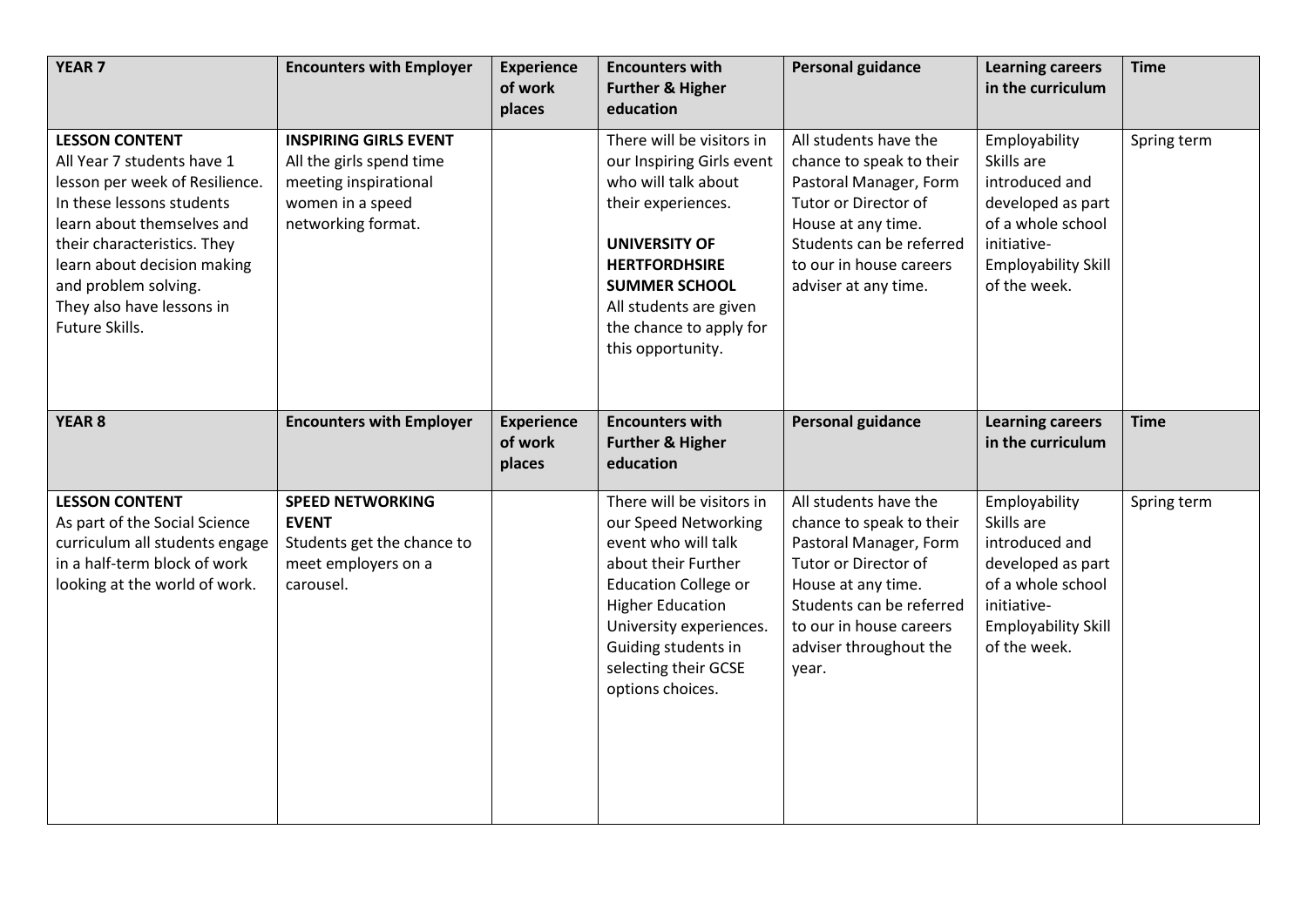| <b>YEAR 9</b>                                                                                                                                                                                                                                                                                                                                                                                                       | <b>Encounters with Employer</b>                                                                                                                                                                                                                                                                                                                                                                                   | <b>Experience</b><br>of work<br>places                        | <b>Encounters with</b><br><b>Further &amp; Higher</b><br>education                                                                                                    | <b>Personal guidance</b>                                                                                                                                                                                            | <b>Learning careers</b><br>in the curriculum                                                                                                                                                                                                       | <b>Time</b> |
|---------------------------------------------------------------------------------------------------------------------------------------------------------------------------------------------------------------------------------------------------------------------------------------------------------------------------------------------------------------------------------------------------------------------|-------------------------------------------------------------------------------------------------------------------------------------------------------------------------------------------------------------------------------------------------------------------------------------------------------------------------------------------------------------------------------------------------------------------|---------------------------------------------------------------|-----------------------------------------------------------------------------------------------------------------------------------------------------------------------|---------------------------------------------------------------------------------------------------------------------------------------------------------------------------------------------------------------------|----------------------------------------------------------------------------------------------------------------------------------------------------------------------------------------------------------------------------------------------------|-------------|
| <b>LESSON CONTENT</b><br>As part of the Social Science<br>curriculum students have a<br>half-term of lessons looking at<br>their personal characteristics<br>alongside the world of work.<br>They use interactive websites<br>to find out about themselves.<br>They also have 1 careers<br>lesson with the Director of<br>Learning-Careers &<br>Aspirations where they are<br>introduced to the post 16<br>choices. | <b>WORK SHADOWING</b><br>All students engage in one<br>day of work shadowing.                                                                                                                                                                                                                                                                                                                                     | All students<br>engage in<br>one day of<br>work<br>shadowing. | Pupil premium students<br>are taken to the<br>University of<br>Hertfordshire for a<br>whole day's activities<br>aimed at raising their<br>awareness of<br>University. | All students have the<br>chance to speak to their<br>Pastoral Manager, Form<br>Tutor or Director of<br>House at any time.<br>Students can be referred<br>to our in house careers<br>adviser throughout the<br>year. | Employability<br>Skills are<br>introduced and<br>developed as part<br>of a whole school<br>initiative-<br><b>Employability Skill</b><br>of the week.                                                                                               | Spring term |
| <b>YEAR 10</b>                                                                                                                                                                                                                                                                                                                                                                                                      | <b>Encounters with Employer</b>                                                                                                                                                                                                                                                                                                                                                                                   | <b>Experience</b><br>of work<br>places                        | <b>Encounters with</b><br><b>Further &amp; Higher</b><br>education                                                                                                    | <b>Personal guidance</b>                                                                                                                                                                                            | <b>Learning careers</b><br>in the curriculum                                                                                                                                                                                                       | <b>Time</b> |
| <b>LESSON CONTENT</b><br>As part of the Social Science<br>curriculum students have a<br>series of lessons using<br>computers for job research.<br>Students then select 3 career<br>talks which they attend in the<br>Summer term.<br>Students write their own CV<br>and covering letter as part of<br>the Social Science curriculum.                                                                                | <b>CV WORKSHOP Students</b><br>attend a workshop on CV's<br>delivered by personnel from<br>Whitbread.<br><b>WORK EXPERIENCE</b><br>All students spend 1 week<br>on work experience.<br><b>EMPLOYABILITY SKILLS DAY</b><br>All students take part in this<br>day where they work in<br>small groups led by business<br>people. Looking at the<br>importance of employability<br>skills and how to improve<br>them. | All students<br>engage in 1<br>week of<br>work<br>experience  | Some students are<br>selected to study a<br>course at college for<br>Year 10 and 11                                                                                   | Students are given 1:1<br>interviews with our in<br>house careers adviser to<br>prioritise these students<br>for Year 11                                                                                            | Employability<br>Skills are<br>introduced and<br>developed as part<br>of a whole school<br>initiative-<br><b>Employability Skill</b><br>of the week.<br>Students write<br>their own CV and<br>cover letter as<br>part of the English<br>curriculum | Spring term |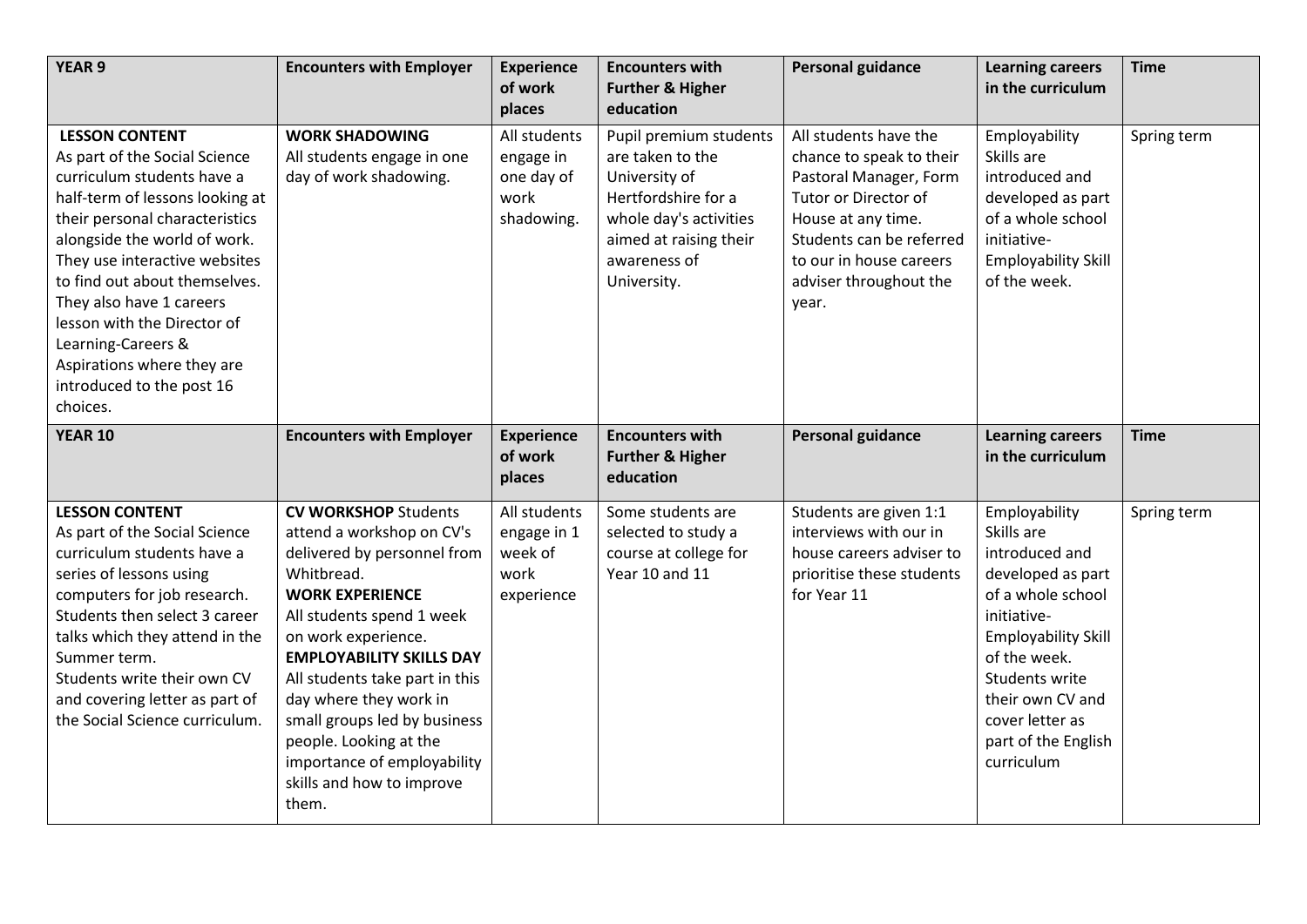| <b>YEAR 11</b>                | <b>Encounters with Employer</b>                              | <b>Experience</b><br>of work<br>places | <b>Encounters with</b><br><b>Further &amp; Higher</b><br>education | <b>Personal guidance</b>  | <b>Learning careers</b><br>in the curriculum | <b>Time</b> |
|-------------------------------|--------------------------------------------------------------|----------------------------------------|--------------------------------------------------------------------|---------------------------|----------------------------------------------|-------------|
|                               | <b>PATHWAYS DAY</b>                                          |                                        | <b>PATHWAYS DAY</b>                                                | All year 11 students are  | Employability                                | Autumn term |
| <b>LESSON CONTENT</b>         | Students attend a morning                                    |                                        | All students spend time                                            | given as many 1:1         | Skills are                                   |             |
| As part of Social Science     | of activities on encouraging                                 |                                        | in a further education                                             | careers meetings as they  | introduced and                               |             |
| students update their CV and  | to think about 6 <sup>th</sup> form and                      |                                        | workshop and a higher                                              | need. These are with our  | developed as part                            |             |
| write an action plan for Year | HE options.                                                  |                                        | education workshop.                                                | in house careers adviser. | of a whole school                            |             |
| 11 and their mock interview.  |                                                              |                                        | These are run by the                                               | All students are given a  | initiative-                                  |             |
|                               |                                                              |                                        | local colleges and ex                                              | 1:1 meeting about their   | <b>Employability Skill</b>                   |             |
|                               |                                                              |                                        | Longdean university                                                | post 16 choices. These    | of the week.                                 |             |
|                               |                                                              |                                        | students.                                                          | are done with the Head    |                                              |             |
|                               |                                                              |                                        |                                                                    | of Sixth form or a        |                                              |             |
|                               |                                                              |                                        |                                                                    | member of SLT             |                                              |             |
|                               | <b>MOCK INTERVIEW</b>                                        |                                        |                                                                    |                           |                                              |             |
|                               | <b>EXPERIENCE</b>                                            |                                        |                                                                    |                           |                                              |             |
|                               | All students are given a                                     |                                        |                                                                    |                           |                                              |             |
|                               | mock interview with<br>someone from industry,                |                                        |                                                                    |                           |                                              |             |
|                               | who then will also provide                                   |                                        |                                                                    |                           |                                              |             |
|                               | feedback. The majority of                                    |                                        |                                                                    |                           |                                              |             |
|                               | our visitors are from BT or                                  |                                        |                                                                    |                           |                                              |             |
|                               | Epson.                                                       |                                        |                                                                    |                           |                                              |             |
|                               |                                                              |                                        |                                                                    |                           |                                              |             |
|                               |                                                              |                                        | <b>APPRENTICESHIP AND</b>                                          |                           |                                              |             |
|                               | <b>APPRENTICESHIP AND</b>                                    |                                        | <b>COLLEGE</b>                                                     |                           |                                              |             |
|                               | <b>COLLEGE INFORMATION</b>                                   |                                        | <b>INFORMATION</b>                                                 |                           |                                              |             |
|                               | <b>EVENING</b>                                               |                                        | <b>EVENING</b>                                                     |                           |                                              |             |
|                               | Open to all students and                                     |                                        | Student and parents                                                |                           |                                              |             |
|                               | parents with visitors from                                   |                                        | have an opportunity to                                             |                           |                                              |             |
|                               | ex students who are                                          |                                        | speak to FE College                                                |                           |                                              |             |
|                               | currently doing an                                           |                                        | providers.                                                         |                           |                                              |             |
|                               | apprenticeship OR                                            |                                        |                                                                    |                           |                                              |             |
|                               | continuing onto Further                                      |                                        |                                                                    |                           |                                              |             |
| <b>YEAR 12 &amp; 13</b>       | <b>Education College.</b><br><b>Encounters with Employer</b> | <b>Experience</b>                      | <b>Encounters with</b>                                             | <b>Personal guidance</b>  | <b>Learning careers</b>                      | <b>Time</b> |
|                               |                                                              | of work                                | <b>Further &amp; Higher</b>                                        |                           | in the curriculum                            |             |
|                               |                                                              |                                        |                                                                    |                           |                                              |             |